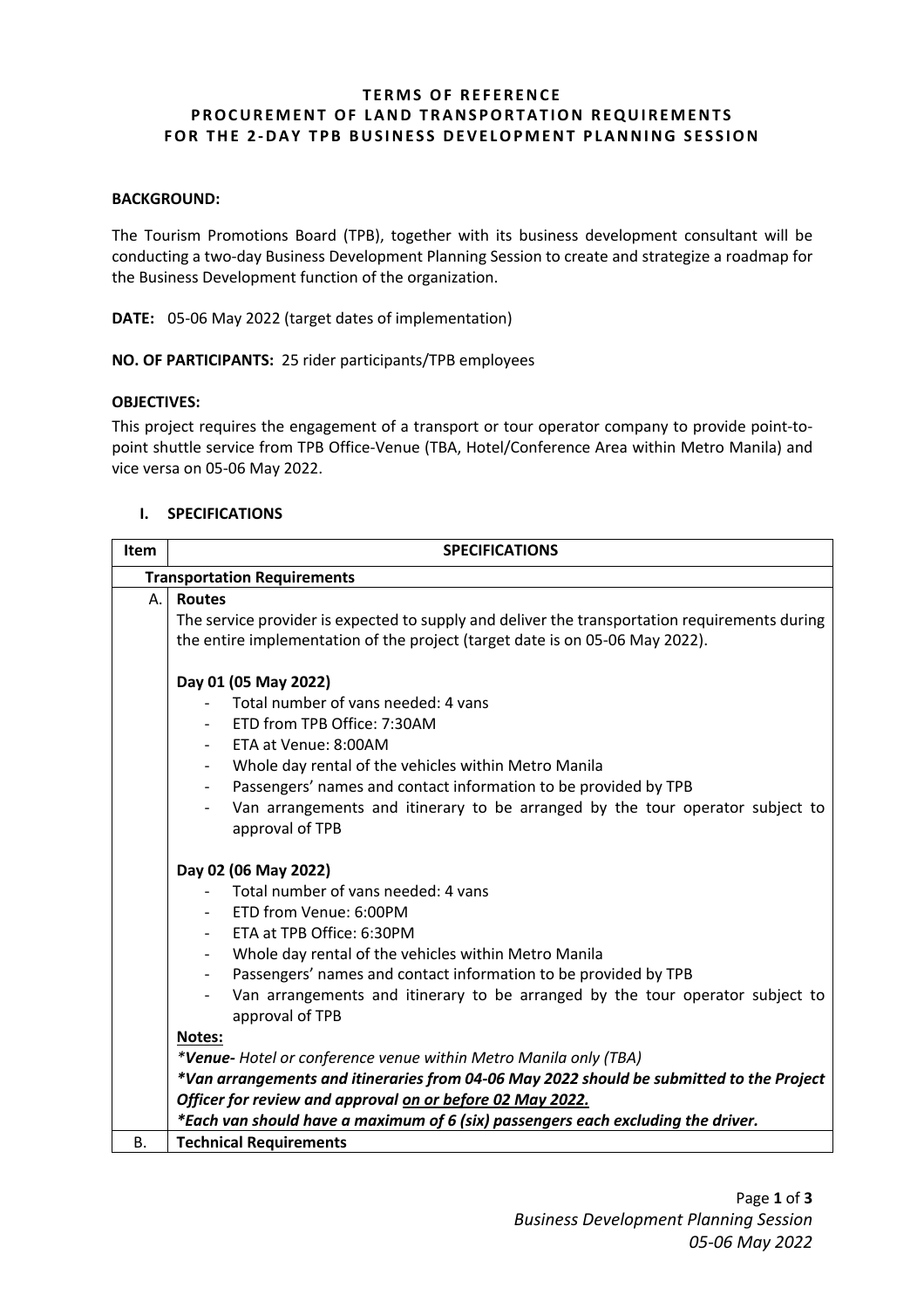| a.           | Compliance with the DOT New Normal Health and Safety Guidelines for Tourist Land                                                                                      |
|--------------|-----------------------------------------------------------------------------------------------------------------------------------------------------------------------|
|              | <b>Transport Services</b>                                                                                                                                             |
|              | b. Vehicle must be a 2018 model or newer, air-conditioned and with current                                                                                            |
|              | registration and insurance.                                                                                                                                           |
| c.           | Four (4) vans maximum adhering to Passenger Limit Guidelines set by the DOTr and                                                                                      |
|              | <b>LTFRB</b>                                                                                                                                                          |
|              | d. All vehicles should be well-ventilated, and air conditioning shall be on non-                                                                                      |
|              | recirculated mode to maximize air changes that reduce potentially infectious                                                                                          |
|              | particles in the vehicle.                                                                                                                                             |
|              | e. Must have a thermometer gun, basic first-aid kits, and sanitation kits with 70-percent                                                                             |
|              | solution alcohol, or alcohol-based hand sanitizer and tissue paper or disposable wet                                                                                  |
|              | wipes, for the free use of passengers, inside all vehicles.                                                                                                           |
| f.           | A separate trash bag for all gloves, facemasks, PPE sets, wet wipes and other                                                                                         |
|              | sanitation disposables used by the passengers shall be available inside the vehicle.                                                                                  |
| g.           | Rates must include the use of vehicles, drivers' services (inclusive of overtime of the                                                                               |
|              | drivers), drivers' meals and communication expenses, parking fees, toll fees, vehicle                                                                                 |
|              | maintenance, and consumables such as fuel, oil and lubricants.                                                                                                        |
| i.           | h. Assign a focal person/dispatcher for centralized communication                                                                                                     |
|              | Drivers must have at least three years of experience as professional driver, be<br>familiar with the major and minor routes in the areas within NCR and its environs. |
|              | Assigned drivers must be fully vaccinated with booster shot.                                                                                                          |
| j.<br>k.     | Drivers must observe personal hygiene and proper grooming. They must be in                                                                                            |
|              | uniform and should wear personal protective equipment (PPE), complete with face                                                                                       |
|              | masks and gloves, provided by their operator.                                                                                                                         |
| $\mathsf{L}$ | Deep cleaning and proper disinfection and sanitation of vehicles before and after                                                                                     |
|              | every use, especially the frequently touched surfaces such as seats, armrests, door                                                                                   |
|              | handles, lights, and air controls.                                                                                                                                    |
|              | m. Provision of proper, approved and clean signage for the vehicles assigned to TPB.                                                                                  |
|              |                                                                                                                                                                       |

## **II. ELIGIBILITY REQUIREMENTS**

- 1. Must be a Filipino-owned, operated and legally registered transportation/ tour operator company under Philippine laws
- 2. Must be in operation for at least 3 years
- 3. Must submit the following certifications:
	- a. DOT Accreditation

b. Certificate of Compliance with DOT New Normal Health and Guidelines for Tourist Land Transport Services

c. Certificate of Employment for all assigned drivers to indicate years of service in the company and/or Bio-data/Curriculum Vitae as proof of having at least three (3) years of experience as professional driver, be familiar with the major and minor routes in the areas within NCR and its environs

# **III. APPROVED BUDGET FOR CONTRACT**

**SIXTY-FOUR THOUSAND PESOS (PHP64,000.00)** inclusive of all applicable fees and taxes.

# **IV. TERMS OF PAYMENT:**

1. Preferably has a Landbank account. Payment will be made through LBP bank deposit.